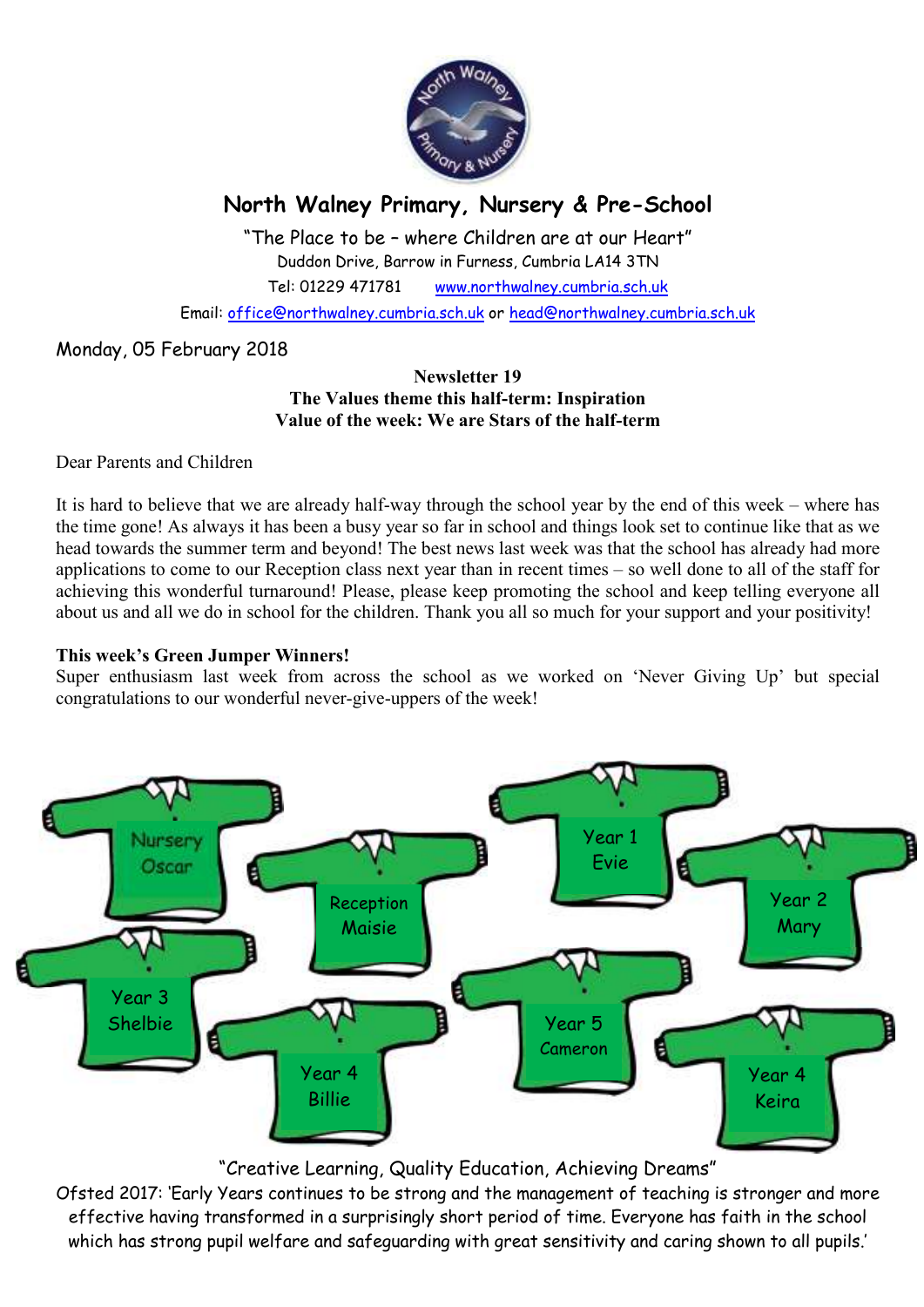

# **What to do if you need to cancel your child's dinner…**

If your child is ill and normally has a school dinner then please make sure you go on the Dolce website and cancel it online before 8:55am. We cannot cancel dinners for you I'm afraid, nor do we set the time limit, but if you don't cancel the dinner then you will still be charged and we cannot do anything about it. Thank you.

# **Last day of this half-term – Non-Uniform day with £1 contribution to PTA**

As part of our last day before the holidays, we are holding a non-uniform day to raise further funds for the PTA. Please remember that all the money raised by the PTA goes towards trips and events for all of the children – so everyone benefits. Many thanks for supporting the PTA once again.





# **Bills reminder**

Don't forget to settle all bills by the end of the week so that we can start the next half-term with a clean slate! If you are not sure how much you currently owe, then please do not hesitate to contact the school office. Thank you to everyone for working hard to keep their bills low!

# **Safer Internet Week**

This week is Safer Internet week and once again we will be talking to the children about how to be safe when they are working, communicating or playing online. We will be using a range of media including some videos from the NSPCC and CEOP, all of which can be viewed on the school website as well. We have also put a lot of information on the school website for parents about how to make sure your child is safe online – so please do check it out under the Parents Tab.





# **Last few items in our School Uniform SALE**

Please check the list in the school office window for what items we still have in school, then make sure you pop into the school office so that you don't miss out! Please remember that the new school uniform can be bought through Tesco online and through Identity in Barrow.

### **Our Reading Week**

We will be having a special week next half-term to really promote a love and enjoyment of reading across the school. This will take place during the week beginning 26<sup>th</sup> February and will include a day with local author Gill Jepson on the Wednesday, as well as teachers choosing a range of traditional tales to read to the children. We will end the week with a Book Character Costume day on the Friday when we will be picking winners for each class for the best costume – so we hope we are giving you enough notice! Please, please keep reading with your child every day and help them to realise the wonder of reading and the enjoyment of the imagination!



## And finally…

So as we approach the half-term, I hope you all have a great week and that the children manage to get out in the sunshine (if it appears). See you all on Monday  $19<sup>th</sup>$  February!

Yours sincerely,

Paul Slater